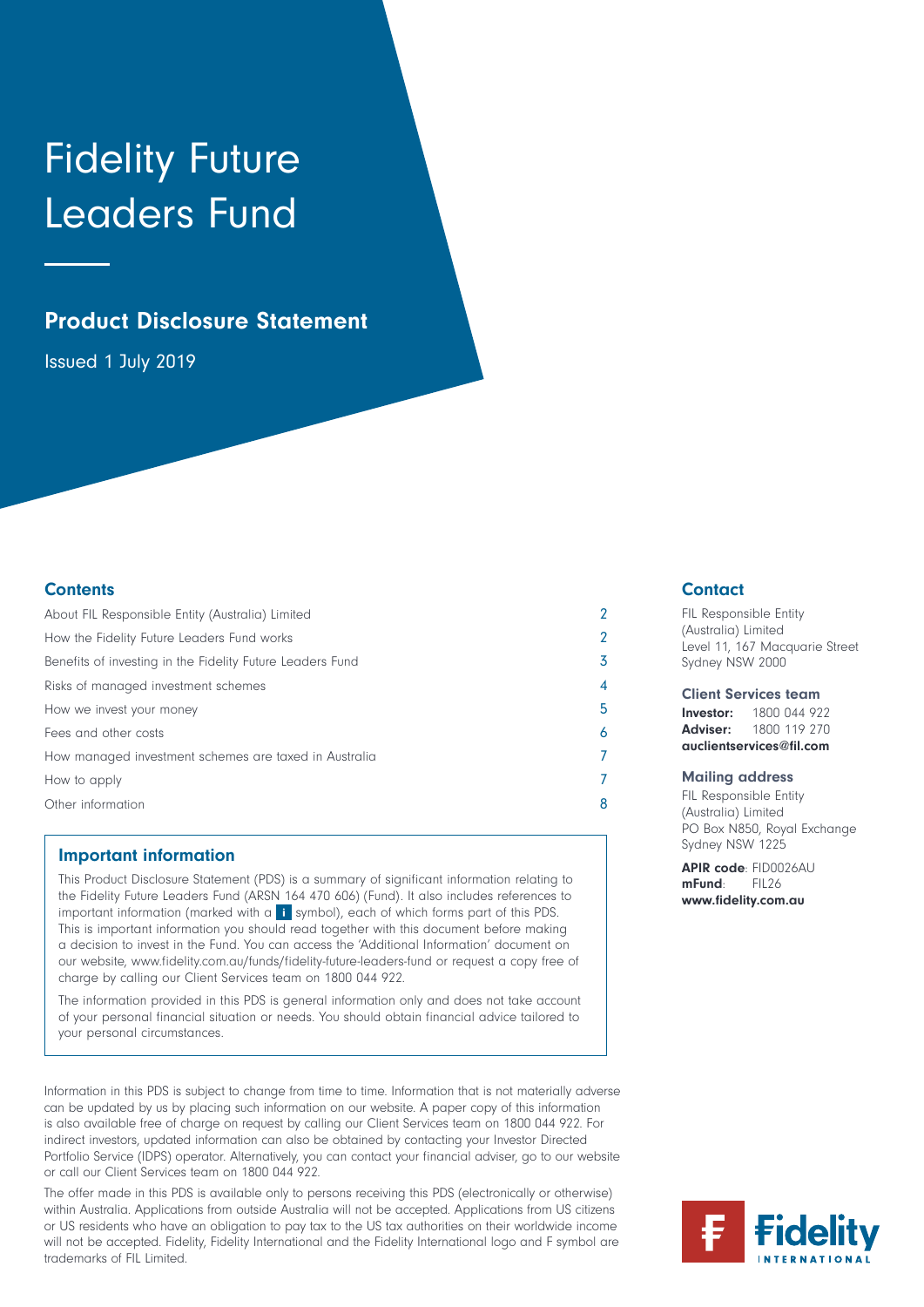# 1. About FIL Responsible Entity (Australia) Limited

FIL Responsible Entity (Australia) Limited (ABN 33 148 059 009 AFSL No. 409340) (FREAL, we, us, our) is the responsible entity for the Fund. We are responsible for the day-to-day operation of the Fund and for ensuring it complies with the Constitution and relevant laws. This responsibility includes establishing, implementing and monitoring the Fund's investment objective and strategy. We are the issuer of units in the Fund and have prepared this PDS.

FREAL is a member of the group of companies known as Fidelity International (Fidelity). FREAL has appointed FIL Investment Management (Australia) Limited (ACN 006 773 575 AFSL 237865) (FIMAL), also a member of Fidelity, as the investment manager of the Fund. FIMAL has the power under the terms of its appointment with us to sub-authorise other members of the Fidelity group to manage some or all of the Fund's assets and/or to perform certain tasks and services in relation to the Fund.

Fidelity is one of the world's leading asset managers with a global network researching investment opportunities in the US, Europe, the Middle East, Africa and Asia Pacific. Fidelity manages over A\$430.1 billion<sup>1</sup> on behalf of both private and institutional investors.

Fidelity is an active asset manager with a fundamental research philosophy. Fidelity builds investment funds stock by stock through on-the-ground analysis of companies, their customers, suppliers and competitors. This intensive research process sets Fidelity apart from other fund managers and we believe gives Fidelity a significant competitive advantage when choosing companies for our equity portfolios.

For Australian investors, we offer a range of investment choices including Australian equities funds, global equities funds and a range of Asian-based equities funds.

# 2. How the Fidelity Future Leaders Fund works

# How the Fund operates

When you invest your money in the Fund, your money is pooled together with other investors' money. We then invest the money in the Fund on your behalf. By investing this way, you gain access to investment buying power while giving us day-to-day control over the operation of the Fund. This buying power means you can take advantage of opportunities that may otherwise not be available to you.

# What is a unit and a unit price?

When you acquire an interest in the Fund, we will issue you 'units' in the Fund representing your investment but you do not have an interest in any particular asset of the Fund. Your return will reflect the performance of the investments made by the Fund, after expenses.

Application prices are generally higher than withdrawal prices due to the application of a 'buy-sell spread'. For additional information, refer to Section 6, 'Fees and other costs'.

The unit prices will generally change daily as the market value of the assets in the Fund rises or falls. Application and withdrawal prices for each business day are available on our website on the following business day.

Details relating to the Fund net asset value (NAV) are also available on our website.

# How do you invest?

You can invest in the Fund directly, through the Managed Fund Settlement Service operated by the ASX (mFund) or indirectly through an Investor Directed Portfolio Service (IDPS) service.

Generally, if we receive your correctly completed application and application money before 1pm (Sydney time) on a business day, it will be processed using the unit price calculated for that day. Where we receive correct documentation after 1pm, we are taken to have received it the next day and it will be processed using the unit price determined for the following business day.

If your application is not correct, we will not process your application until the correct information is received.

## What if you are invested through an IDPS?

Indirect investors may be subject to different conditions from those referred to in this PDS, particularly with regard to cut-off times for transacting, processing and withdrawals. As well as reading this PDS, indirect investors should read their IDPS operator's offer document. (For additional information, refer to the section below titled 'Indirect Investors'.)

# What if you are invested through mFund?

If you invest through mFund, you can invest in the Fund using certain ASX brokers without completing our application form. Generally, to be processed using the unit price calculated for that day, the request must be received within the time frames specified in the ASX Settlement Operating Rules, which will ensure that application monies are received by us on that same day and on a Settlement Day.

# What is the minimum initial investment?

The minimum initial investment in the Fund is \$25,000. We may reduce this minimum initial investment at our discretion. Indirect investors should read their IDPS operator's offer document for minimum initial investment amounts.

## What will we invest your money in?

The Fund may invest in a variety of shares, derivatives and cash. The Fund's investments will comprise between 90% and 100% of Australian shares, with the remaining amount invested in cash. Decisions to invest cash will be dependent upon the availability of other favourable investment opportunities.

We may make use of derivatives, such as futures contracts and swaps. A derivative is a security whose price or value is dependent upon or derived from an underlying instrument (such as shares, indices, interest rates, fixed income securities, commodities, currencies, etc.). A derivative contract is a contract between two or more parties and its value is determined by fluctuations in the underlying asset. Generally, derivatives will be used for cash flow management purposes within the Fund. Any derivative exposure must be fully covered by cash or assets sufficient to meet any obligation that could arise. If derivatives are used, they will comprise a small portion of the Fund's assets.

1 As at 31 March 2019.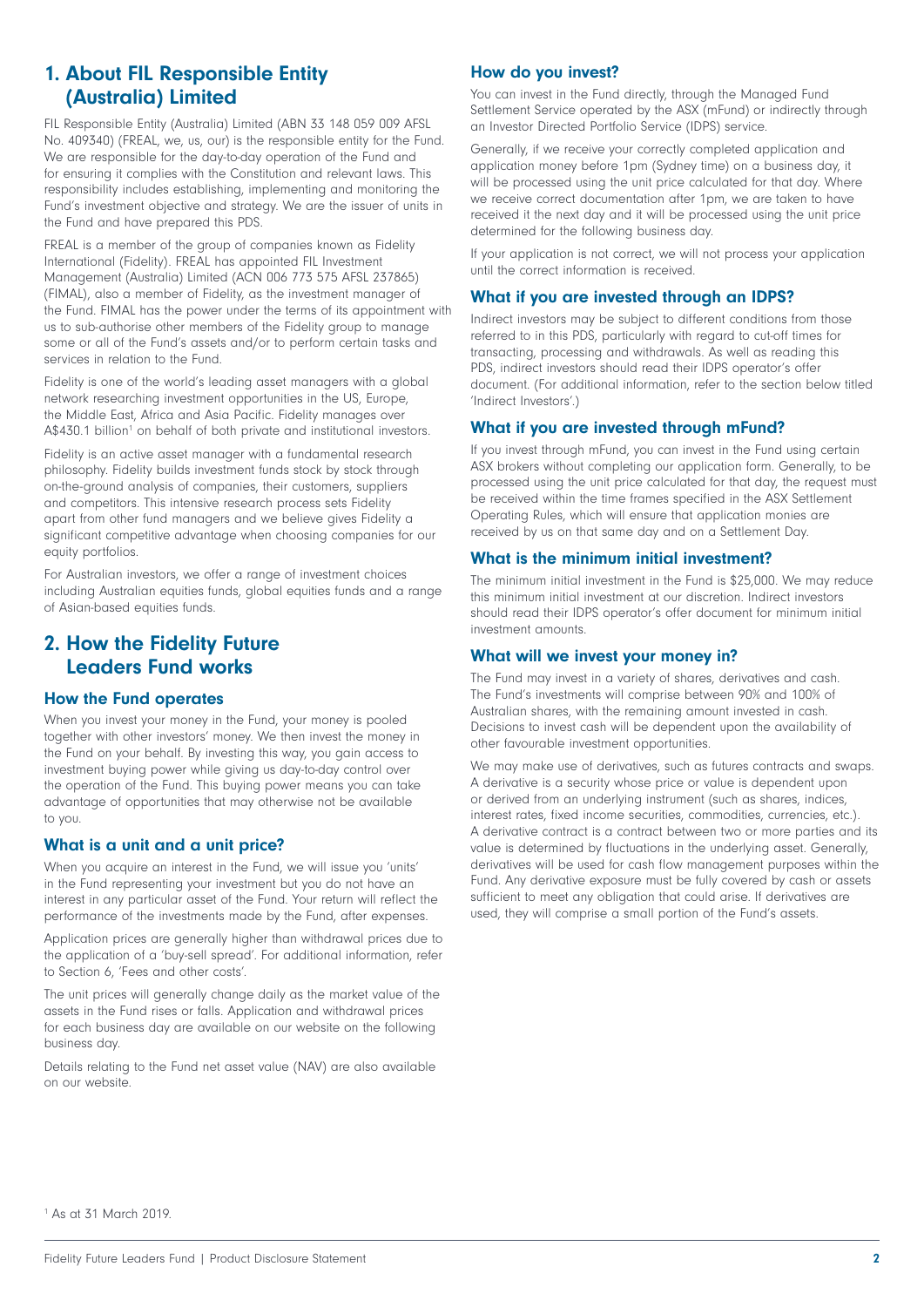# Additional investments

You can add to your investment at any time via BPAY® or by completing the Additional Application Form or by placing an order through your IDPS operator (if you invest through an IDPS) or with your broker (where you invest through mFund). Please refer to section 8 on 'How to apply'.

For applications made by Bpay, we will not issue units until we receive the money from your nominated financial institution. This generally means there will be a delay between the day you initiate a BPAY transaction and the day the units are issued.

## How to withdraw

Generally, if we receive your correctly completed withdrawal application before 1pm (Sydney time) on a business day, it will be processed using the unit price calculated for that day. Where we receive correct documentation after 1pm, we are taken to have received it the next day and it will be processed using the unit price determined for the following business day.

You can withdraw all or part of your investment in the Fund at any time by completing a withdrawal form available on our website or by requesting a form from our Client Services team on 1800 044 922. Generally, partial withdrawals are subject to maintaining a minimum account balance of \$25,000 in the Fund.

Those unitholders invested through mFund will be able to make a withdrawal from the Fund through mFund by placing a sell order with certain ASX brokers. Generally, to be processed using the unit price calculated for that day, the request must be received within the time frames specified in the ASX Settlement Operating Rules. Withdrawal requests received after this time will be processed using the unit price determined for the following business day.

Generally, the proceeds of a withdrawal request will be paid within five business days of our acceptance of a withdrawal request but may take longer in some circumstances.

## Restrictions on withdrawals

There may be instances where your ability to withdraw from the Fund is restricted and you may be subject to a waiting period before your investment can be redeemed. For example, we may delay or suspend a withdrawal request where assets of the Fund are unable to be sufficiently realised due to circumstances beyond our control. In these instances, a unit price cannot be fairly determined (such as where there is restricted or suspended trading in the market or where the Fund becomes illiquid). (Under the Corporations Act, in general terms a fund is illiquid if it has less than 80% liquid assets; that is, cash and marketable securities.)

## **Distributions**

The Fund may pay distributions quarterly. In some situations, distributions may be paid at other times. Distributions are usually paid within 14 days after quarter end.

Your distribution is calculated by dividing the distributable income of the Fund by the number of units on issue at the end of the distribution period. This gives a distributable income amount per unit. Your distribution entitlement is then determined by multiplying the number of units you hold by the distributable income amount per unit.

The distributions you receive are generally assessable income. If you invest during a distribution period, you may get back some of your capital as income. In some circumstances, we may hold back some income until the final distribution at the end of June to allow for market volatility.

The Fund's use of derivatives may affect the realised gains and losses of the Fund. This may affect the Fund's ability to distribute income.

Unless you instruct otherwise, your distribution entitlement will be reinvested. Distributions are reinvested on the distribution date at an application price calculated by dividing the net asset value of the Fund (which excludes the distribution amount) by the number of units on issue. No buy spread will apply in this circumstance.

#### Indirect investors

We authorise the use of this PDS as disclosure to people who wish to access the Fund indirectly through an IDPS, an IDPS-like scheme or a nominee or custody service (collectively known as master trusts or wrap accounts). In this circumstance, the IDPS operator becomes an investor in the Fund and acquires the rights of an investor and can exercise, or decline to exercise, these rights on your behalf.

As well as reading this PDS, indirect investors should read the IDPS operator's offer document, which explains the service and the fees payable by the indirect investor to the IDPS operator. Indirect investors should follow the instructions of the IDPS operator to apply to buy or sell units in the Fund.

If you invest in the Fund indirectly, you may be subject to different conditions from those referred to in this PDS, particularly with regard to cut-off times for transacting, the timing of distributions, processing and withdrawals as well as Fund reporting and other investor communication.

# 3. Benefits of investing in the Fidelity Future Leaders Fund

#### Key features

The Fidelity Future Leaders Fund has features which include:

- Access to an actively managed portfolio of between 40 and 70 mid- and small-cap Australian shares.
- An investment approach driven by fundamental research that seeks attractively valued mid- to small-cap companies with strong competitive positioning, and sound company management.

#### Key benefits

Some of the benefits that may arise from an investment in the Fund include:

- Potential for long-term capital growth and enhanced performance from active management.
- Potential to earn higher returns than the Fund's benchmark, the S&P/ASX Mid Small Index.
- Access to the investment knowledge and expertise of Fidelity's global network of investment professionals who can assess Australian companies in a global context.
- Access to a portfolio of shares that may provide regular income distributions.

®Registered to Bpay Pty Ltd ABN 69 079 137 518.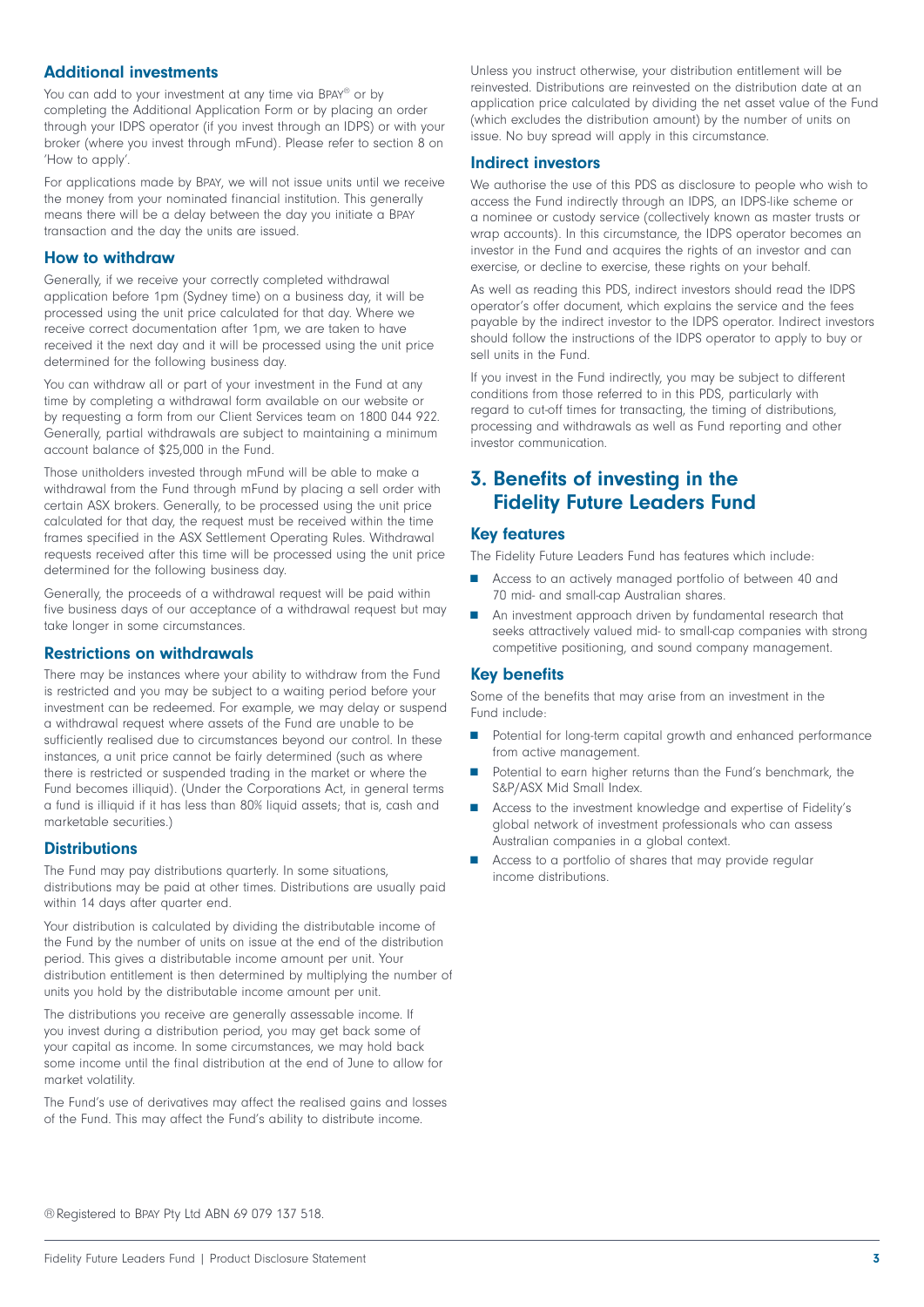# 4. Risks of managed investment schemes

All investments carry risk. Different strategies may carry different levels of risk, depending on the assets that make up the strategy. The likely investment return and the risk of losing money are different for every investment. Assets with the highest long-term returns may also carry the highest level of short-term risk. When you make an investment, you are accepting the risks of that investment. It is important to understand these risks before deciding to invest.

The significant risks associated with this Fund are:

- Specific security risk: investments in shares in a company can fall in value for many reasons such as changes in internal operations or management of the company or changes in the business environment in which the company operates.
- Market risk: economic, technological, political, legal or environmental conditions, and even market sentiment, can alter the value of investment markets and the Fund's investments.
- Fund risk: risks particular to the Fund include that it could be wound up, the fees and expenses could change, the responsible entity or FIMAL could be replaced or the investment professionals could change. There is a risk that investing in the Fund may give different results from investing individually because of income or capital gains accrued in the Fund and due to investments and withdrawals by other investors.
- Liquidity and redemption risk: this is the risk that an investment security may not be able to be bought or sold quickly enough to prevent or minimise a loss. A lack of liquidity may affect the amount of time it takes to satisfy withdrawal requests.
- **Derivative risk:** the value of a derivative is derived from the value of an underlying asset, resulting in the risk that the value of the derivative may fail to move in line with the underlying asset class. Other risks associated with using derivatives may include volatility in prices, illiquidity, the Fund failing to meet payment obligations as they arise, or the counterparty to the derivative contract failing to meet its obligations under the contract.
- Legal, tax and regulatory risk: the Fund may be adversely affected by future changes in applicable laws (or their interpretation), including tax laws, and may fail to qualify as a Managed Investment Trust for particular years, which may adversely impact the tax treatment of distributions for those years.
- **Counterparty risk:** the ASX may suspend or revoke the admission of the Fund on mFund. Risks may also arise in relation to transactions processed via mFund if ASX settlement procedures have not been accurately relayed or processed.

Fidelity actively manages risk within its investment portfolios. We believe Fidelity's intensive research approach that focuses on regular company contact and internal and external research of companies and the industries in which they operate helps Fidelity to be better informed about investment risks and make better investment decisions for the medium to long term.

We also employ a range of monitoring procedures with the aim of reducing overall portfolio risk and ensuring we always act in the best interests of our investors.

Risk can be managed but cannot be eliminated. It is important to understand the following:

- The value of your investment will vary.
- Past performance is not an indicator of future performance.
- The level of returns on your investment will vary and future returns may differ from past returns.
- Returns are not guaranteed, and you may lose money on any investment you make.
- Laws affecting your investment in a registered managed investment scheme may change in the future.

The level of risk for each person will vary depending on a range of factors, including your age, investment time frame and goals, how other parts of your wealth are invested, and your overall risk tolerance. We recommend investors obtain appropriate professional advice with regard to their individual circumstances prior to investing in the Fund.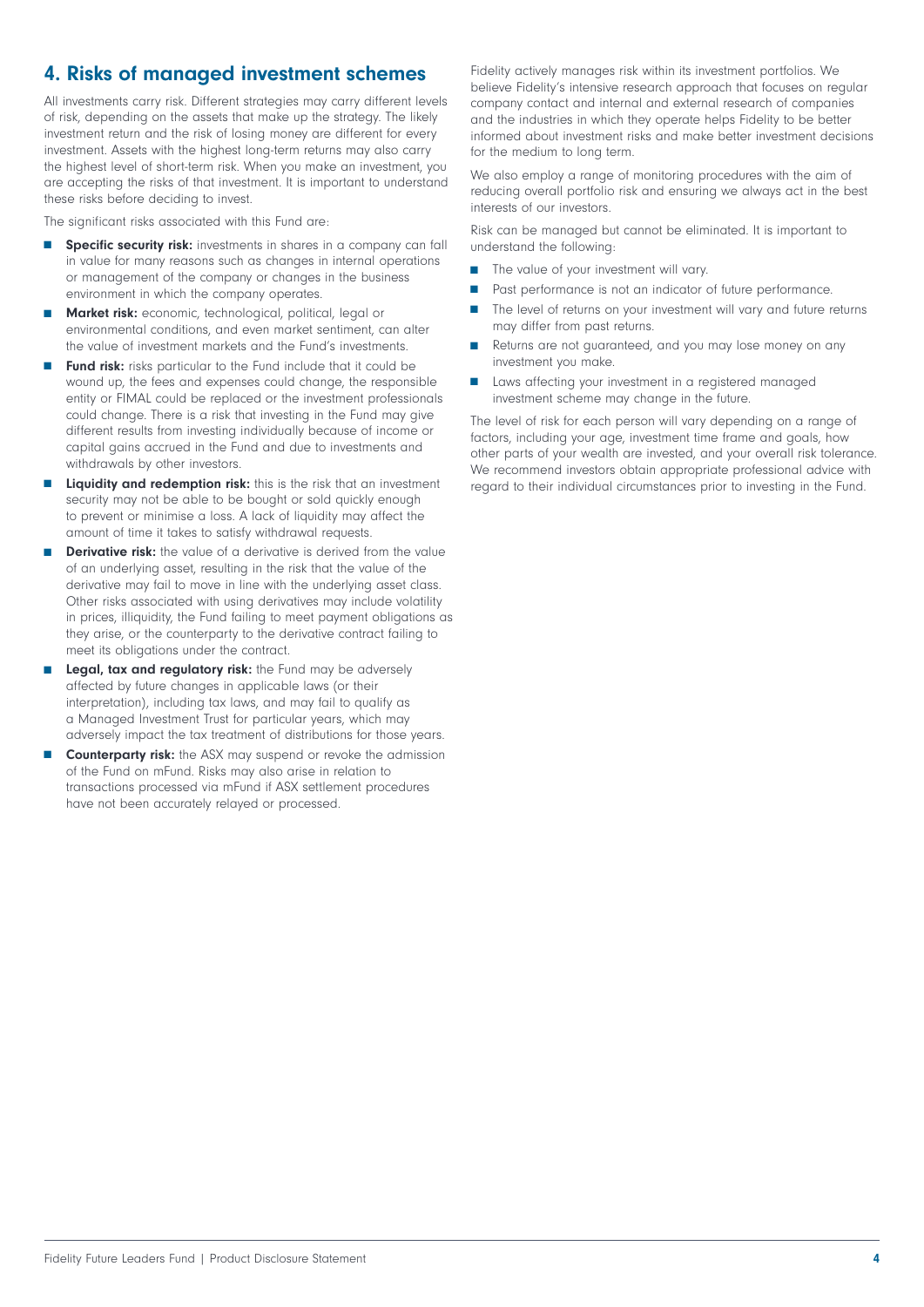# 5. How we invest your money

## Before choosing to invest in the Fund, you should consider the likely investment return, the risk and your investment time frame.

# Fidelity Future Leaders Fund

| <b>Fund description</b>                                                  | The Fund provides investors with the potential for long-term capital growth by investing in a portfolio of<br>listed mid- and small-cap Australian shares. It delivers significant diversification benefits by investing in 40 to<br>70 Australian companies.                                                                                                   |  |  |  |
|--------------------------------------------------------------------------|-----------------------------------------------------------------------------------------------------------------------------------------------------------------------------------------------------------------------------------------------------------------------------------------------------------------------------------------------------------------|--|--|--|
|                                                                          | Fidelity believes that markets are semi-efficient and share prices don't always reflect inherent value. Through<br>in-house, bottom-up company research, Fidelity aims to uncover the opportunities that it believes offer the<br>greatest scope for outperformance.                                                                                            |  |  |  |
| Investment return objective                                              | To achieve returns in excess of the S&P/ASX Mid Small Index over the suggested minimum investment time<br>period of five to seven years.                                                                                                                                                                                                                        |  |  |  |
| The Fund is suitable for                                                 | Investors looking for a mid- to small-cap Australian equities investment who have a tolerance for a very high<br>amount of risk.                                                                                                                                                                                                                                |  |  |  |
| Minimum suggested<br>time frame                                          | 5 to 7 years                                                                                                                                                                                                                                                                                                                                                    |  |  |  |
| <b>Asset classes and ranges</b>                                          | Australian shares: 90% to 100%<br>Cash: 0% to 10%                                                                                                                                                                                                                                                                                                               |  |  |  |
| <b>Benchmark</b>                                                         | S&P/ASX Mid Small Index<br>(S&P/ASX 300 excluding the S&P/ASX 50)                                                                                                                                                                                                                                                                                               |  |  |  |
|                                                                          | The Fund may invest in listed Australian shares outside this index, to a maximum of 10% of the Fund's assets<br>by value with the exception of listed Australian shares in the S&P/ASX 50. In the case where shares move into<br>the S&P/ASX 50 post purchase, they will be sold within a reasonable time frame and the Fund's portfolio will<br>be rebalanced. |  |  |  |
| <b>Risk level</b>                                                        | Very high                                                                                                                                                                                                                                                                                                                                                       |  |  |  |
|                                                                          | The potential for loss and unit price variability over the short term is very high. Refer to Section 4 'Risks of<br>managed investment schemes'.                                                                                                                                                                                                                |  |  |  |
| <b>Fund performance</b>                                                  | For up-to-date information on the performance of the Fund, visit www.fidelity.com.au and click on Fidelity Future<br>Leaders Fund under the 'Funds' menu.                                                                                                                                                                                                       |  |  |  |
|                                                                          | Past performance is not a reliable indicator of future performance.                                                                                                                                                                                                                                                                                             |  |  |  |
| Labour standards,<br>environmental, social and<br>ethical considerations | Our investment process takes into account environmental and social considerations, but not labour standards<br>or ethical considerations, in the selection, retention and realisation of investments when, in Fidelity's view, these<br>issues have a material impact on either investment risk or return.                                                      |  |  |  |
| <b>Changes to Fund details</b>                                           | We may change or update the Fund's investment return objective, asset classes and ranges or strategy at any<br>time. We will inform investors of any material changes to the Fund's details in the next regular communication or<br>as required by law.                                                                                                         |  |  |  |

# i To find out more

You should read the important information about 'How we invest your money' and 'Labour standards, environmental, social and ethical considerations' before making a decision. Go to Section 1 of the 'Additional Information' document at www.fidelity.com.au/funds/fidelityfuture-leaders-fund/. This material relating to the investment of your money may change between the time you read this PDS and the day when you acquire the product.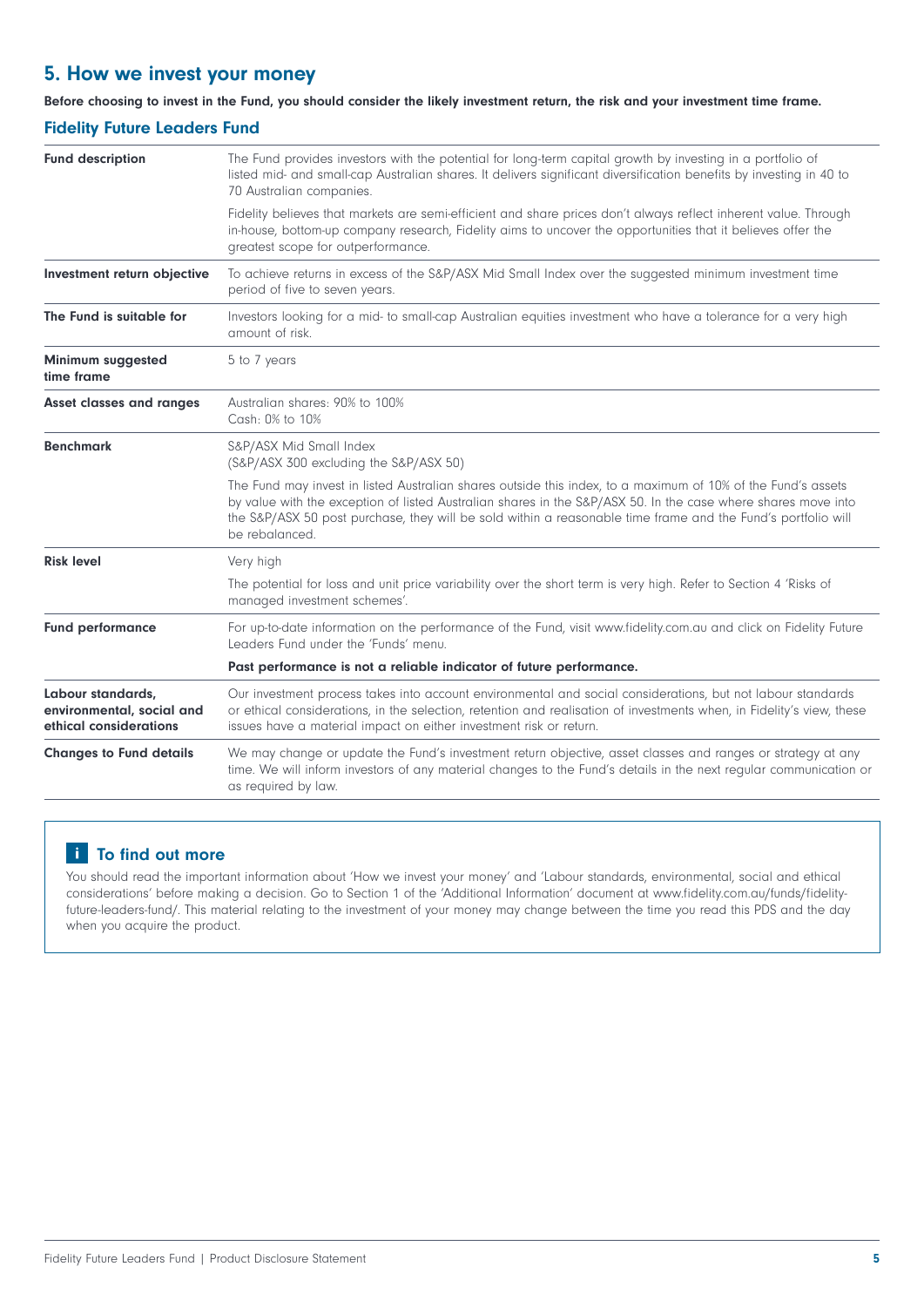# 6. Fees and other costs

This section provides a summary of the fees and costs you may be charged. These fees and costs may be deducted from your investment, from the returns on your investment or from the Fund assets as a whole.

You should read all the information about fees and other costs because they affect your investment. You can also use this information to compare costs with those of other investment funds.

# Table 1

Unless otherwise specified, all dollar amounts are Australian dollars.

| Type of fee or cost                              | <b>Amount</b>                                                                                                  |  |  |  |  |
|--------------------------------------------------|----------------------------------------------------------------------------------------------------------------|--|--|--|--|
| Fees when your money moves in or out of the Fund |                                                                                                                |  |  |  |  |
| <b>Establishment fee</b>                         | Nil                                                                                                            |  |  |  |  |
| <b>Contribution fee</b>                          | Nil                                                                                                            |  |  |  |  |
| <b>Withdrawal fee</b>                            | Nil                                                                                                            |  |  |  |  |
| Exit fee                                         | Nil                                                                                                            |  |  |  |  |
| <b>Management costs*</b>                         |                                                                                                                |  |  |  |  |
| The fees and costs for managing your investment  |                                                                                                                |  |  |  |  |
| <b>Management fee</b>                            | 1.20% p.a. <sup>2</sup> of the net asset value of the Fund (including GST net of<br>Reduced Input Tax Credit). |  |  |  |  |
| Indirect costs                                   | Estimated indirect costs of 0.00% p.a. of the NAV of the Fund                                                  |  |  |  |  |

\* See Table 2 for an example of the calculation, and components of the management costs.

#### Example of annual fees and costs for the Fund

This table gives an example of how the fees and costs for the Fund can affect your investment over a one-year period. You can use this table to compare this product with other managed investment products.

# Table 2

#### Example – balance of \$50,000 with a contribution of \$5,000 during the year

| <b>Contribution fees</b>     | Nil                                                                                                                                                                                              | For every additional \$5,000 you invest,<br>you will not be charged a fee.                      |  |  |
|------------------------------|--------------------------------------------------------------------------------------------------------------------------------------------------------------------------------------------------|-------------------------------------------------------------------------------------------------|--|--|
| <b>Plus management costs</b> | 1.20% p.a.                                                                                                                                                                                       | For every \$50,000 you have in the Fund, you will<br>be charged \$600 each year.                |  |  |
| <b>Equals cost of fund</b>   | If you had an investment of \$50,000 at the beginning of the year<br>and you put in an additional \$5,000 during the year, you would<br>be charged fees of between \$600 and \$660. <sup>3</sup> |                                                                                                 |  |  |
|                              | What it costs you will depend on the investment option you<br>choose and the fees you negotiate with your fund, your<br>financial adviser or your IDPS operator.                                 |                                                                                                 |  |  |
|                              |                                                                                                                                                                                                  | <b>Important</b> - Fees may be payable to your broker for accessing the Fund through mFund and, |  |  |

if applicable, to your broker or adviser. (Refer to the Financial Services Guide provided by your broker or adviser.) These fees are in addition to those above.

2 What it costs you will depend on the fees you negotiate with us, your financial adviser or your IDPS operator.

<sup>3</sup> The additional management costs will be on a pro-rata basis and will vary depending on whether or not you are invested for the whole year or part of the year. Please note that this is just an example and that the actual investment balance of your holding will vary daily.

## Additional explanation of fees and costs

#### Management costs

The management costs incorporate all relevant ongoing fees and other costs involved in managing the Fund and deriving investment returns. They include, but are not limited to, costs associated with investment management, custody and investment administration, fees for legal and tax services and the embedded costs within derivatives we may use to gain exposure to Fund investments.

Management costs also comprise: (i) FREAL's management fee; and (ii) an indirect cost component (if applicable), which are the additional fees or costs you incur by investing in the Fund. Indirect costs are generally payable from the Fund's assets, rather than directly by you. Management costs do not include transactional and operational costs that are explained next.

#### Management fee

The management fee is charged by FREAL for managing the Fund and making it available to investors. It is calculated and accrued daily as a percentage of the Fund's NAV and reflected in the daily NAV per unit. The amount is deducted from the Fund's assets monthly on or after the first day of the following month.

#### Indirect costs

Indirect costs include any amount, not already disclosed as a fee or cost, we know or where required, reasonably estimate, will reduce (directly or indirectly) the performance return of the Fund (other than management fee and transactional and operational costs). These indirect costs are reflected in the unit price of your investment in the Fund and include any underlying (indirect) management costs, underlying (indirect) performance-related fees and other indirect costs.

## Did you know?

Small differences in both investment performance and fees and costs can have a substantial impact on your long-term returns.

For example, total annual fees and costs of 2% of your account balance rather than 1% could reduce your final return by up to 20% over a 30-year period (for example, reduce it from \$100,000 to \$80,000).

You should consider whether or not features such as superior investment performance or the provision of better member services justify higher fees and costs.

You may be able to negotiate to pay lower contribution fees and management costs where applicable. Ask the fund or your financial adviser.

## To find out more

If you would like to find out more, or see the impact of the fees based on your own circumstances, the Australian Securities and Investments Commission (ASIC) website (www.moneysmart.gov.au) has a managed funds fee calculator to help you check out different fee options.

# **i** To find out more

You should read the important information about 'Fees and costs' before making a decision. Go to Section 2 of the 'Additional Information' document at www.fidelity. com.au/funds/fidelity-future-leadersfund/.

This material relating to fees and costs may change between the time you read this PDS and the day when you acquire the product.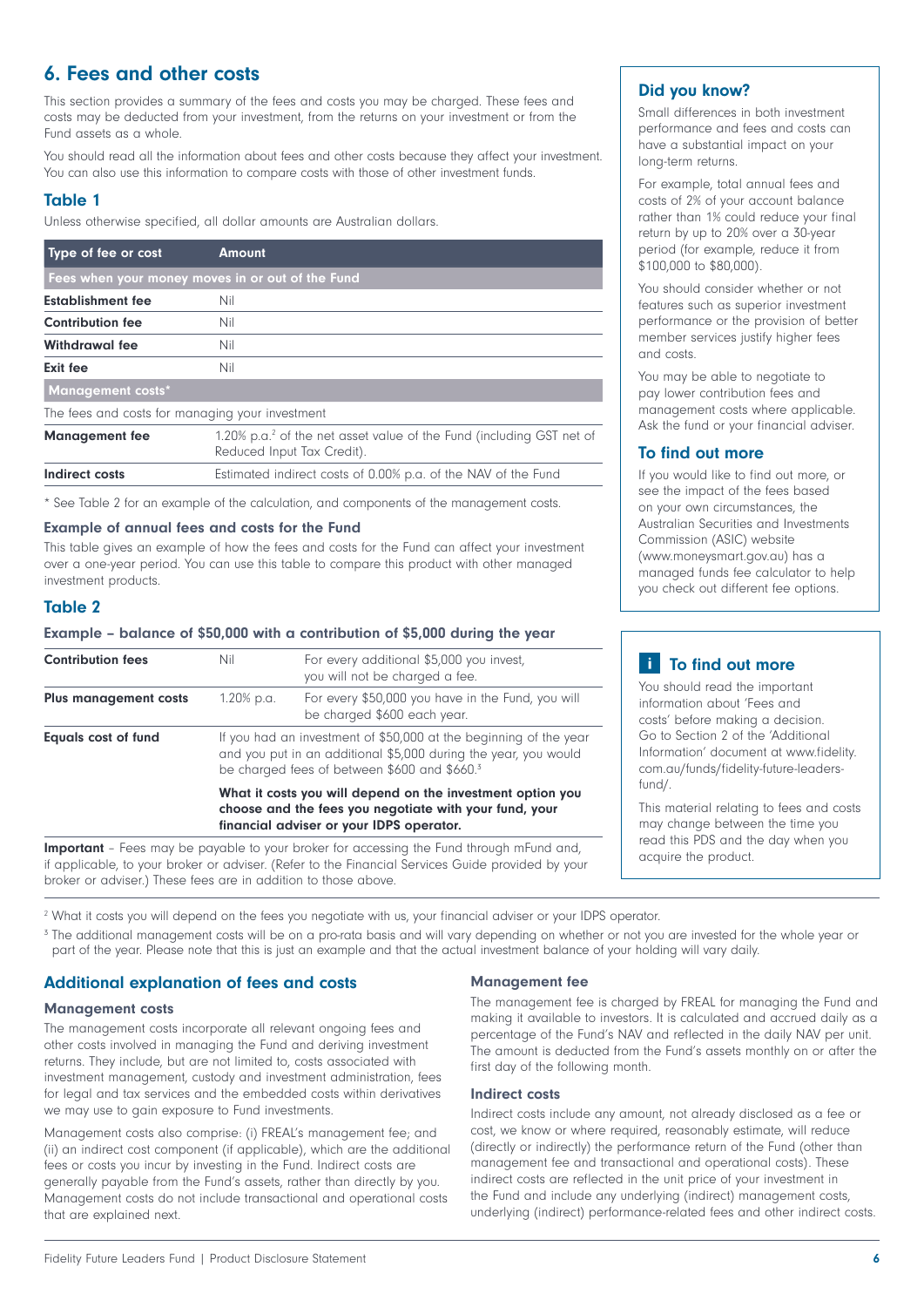The indirect costs may vary from year to year, including to the extent that they rely on estimates.

## Transactional and operational costs

Transactional and operational costs are a broad category of costs incurred by the Fund that relate to managing the assets of the Fund including buying and selling Fund investments. Some of these costs are explicit amounts charged by third parties such as brokerage, settlement costs, custody settlement charges and clearing costs. Others are implicit costs; for instance, buy-sell spreads incurred by the fund to convert one currency to another.

Transactional and operational costs are paid out of the assets of the Fund and are not paid to FREAL.

## **Derivatives**

The Fund may invest in derivative financial products not traded on a financial market. These types of derivatives are known as OTC, or overthe-counter, derivatives and are private contracts that are traded directly between two parties. Examples include currency forward contracts used to hedge currency and interest rate swaps used to hedge interest rate exposures. The notional fees and costs of OTC derivatives are treated as transactional costs for the purposes of this PDS.

#### Bid-ask spreads

A spread is the difference between the price a buyer is willing to pay (known as the bid price) and the price a seller is willing to accept (the ask price) for a particular investment.

The Fund may incur bid-ask spreads in relation to:

- Foreign currency conversions; and
- OTC derivatives transactions.

The total transactional costs incurred by the Fund in the last 12-month period ended 31 December 2018, expressed as a percentage of the Fund's average net asset value for that year, was 0.75%.

#### Buy-sell spread

Sometimes, transactional costs are incurred by the Fund because investors buy or sell units in the Fund and so the Fund may buy and sell investments to meet those investor transactions. We increase the cost at which we sell units in the Fund and decrease the amount that we pay on a withdrawal to recover these costs from investors. The amount of the increase or decrease of the cost of units is called a 'buy-sell spread'.

The purpose of applying a buy-sell spread is to ensure that the existing investors in the Fund are not affected by the transactional costs associated with other investors buying or selling units in the Fund.

The buy-sell spread is an additional cost to you when you buy or sell units in the Fund. The amount of the buy-sell spread is based on our estimates of the average transactional and operational costs incurred by the Fund. However, the buy-sell spread is not a fee paid to us and it is retained in the Fund to cover the actual transactional and operational costs as they are incurred.

As at the date of this PDS, the buy spread and the sell spread for applications and withdrawals are 0.25% of the value of the application or withdrawal amount. These spreads may change from time to time without notice, depending on the nature of the costs and the volume and types of assets being purchased or sold.

Of the total transactional costs incurred by the Fund in the last 12-month period ended 31 December 2018 of 0.75%, expressed as a percentage of the net asset value of the Fund assets, 0.29% was recouped through the application of a buy-sell spread to investors who were buying and selling units in the Fund and 0.46% reduced the returns to the Fund.

Please refer to Appendix 1 of the 'Additional Information' document at www.fidelity.com.au/funds/fidelity-future-leaders-fund/ for an illustration of the estimated total transactional and operational costs of the Fund and the corresponding estimated dollar value of such costs over a year, based on an average account balance of \$50,000.

The information included here on transactional and operational costs is based on information available and (if applicable) estimates as at the date of issue of the PDS. Investors should refer to www.fidelity.com.au from time to time for any updates that are not materially adverse.

#### Additional information on fees and costs

Additional fees and costs such as contribution and withdrawal fees may be payable.

We may change the amount of fees and costs without your consent. Should there be a decision to increase fees and costs, you will be given 30 days' prior notice.

Indirect investors accessing the Fund through an IDPS may incur additional fees and costs. As well as reading this PDS, indirect investors should read their IDPS operator's offer document, which explains the fees payable by the indirect investor to the IDPS operator.

If you consult a financial adviser, additional fees may be payable. You should refer to the Statement of Advice in which details of these fees (if any) are set out.

# 7. How managed investment schemes are taxed in Australia

#### Investing in a managed investment scheme is likely to have tax consequences. You are strongly advised to seek professional tax advice.

Specifically, managed investment schemes do not pay tax on behalf of investors in the scheme, and investors are assessed for tax on any income and capital gains generated by the scheme.

Investors in the Fund will be assessed on distribution income generated by the Fund. The distribution may include franked dividends, foreign income, capital gains, other gains and interest income.

If you invest directly in the Fund, or through mFund, we will provide you with a Tax Statement following the end of each financial year to enable you to complete your tax return.

If you invest through an IDPS, the IDPS operator will provide you with the relevant tax information.

# **T** To find out more

You should read the important information about 'How managed investment schemes are taxed' before making a decision. Go to Section 3 of the 'Additional Information' document at www. fidelity.com.au/funds/fidelity-future-leaders-fund/.

This material relating to the taxation of managed investment schemes may change between the time you read this PDS and the day when you acquire the product.

# 8. How to apply

You should follow these steps to invest in the Fund:

- 1. Before completing the Application Form, you should read the entire PDS to ensure the Fund meets your needs.
- 2. To invest, complete the Application Form online or download from the Fidelity website at www.fidelity.com.au.
- 3. You can invest with a cheque made payable to 'Fidelity Application Account' or via electronic funds transfer with your investor name in the payment reference or via Bpay if applying via the online application form. Payment details are outlined in the Application Form.
- 4. You should mail your completed forms to:

 Fidelity Unit Registry PO Box 3721 Rhodes NSW 2138